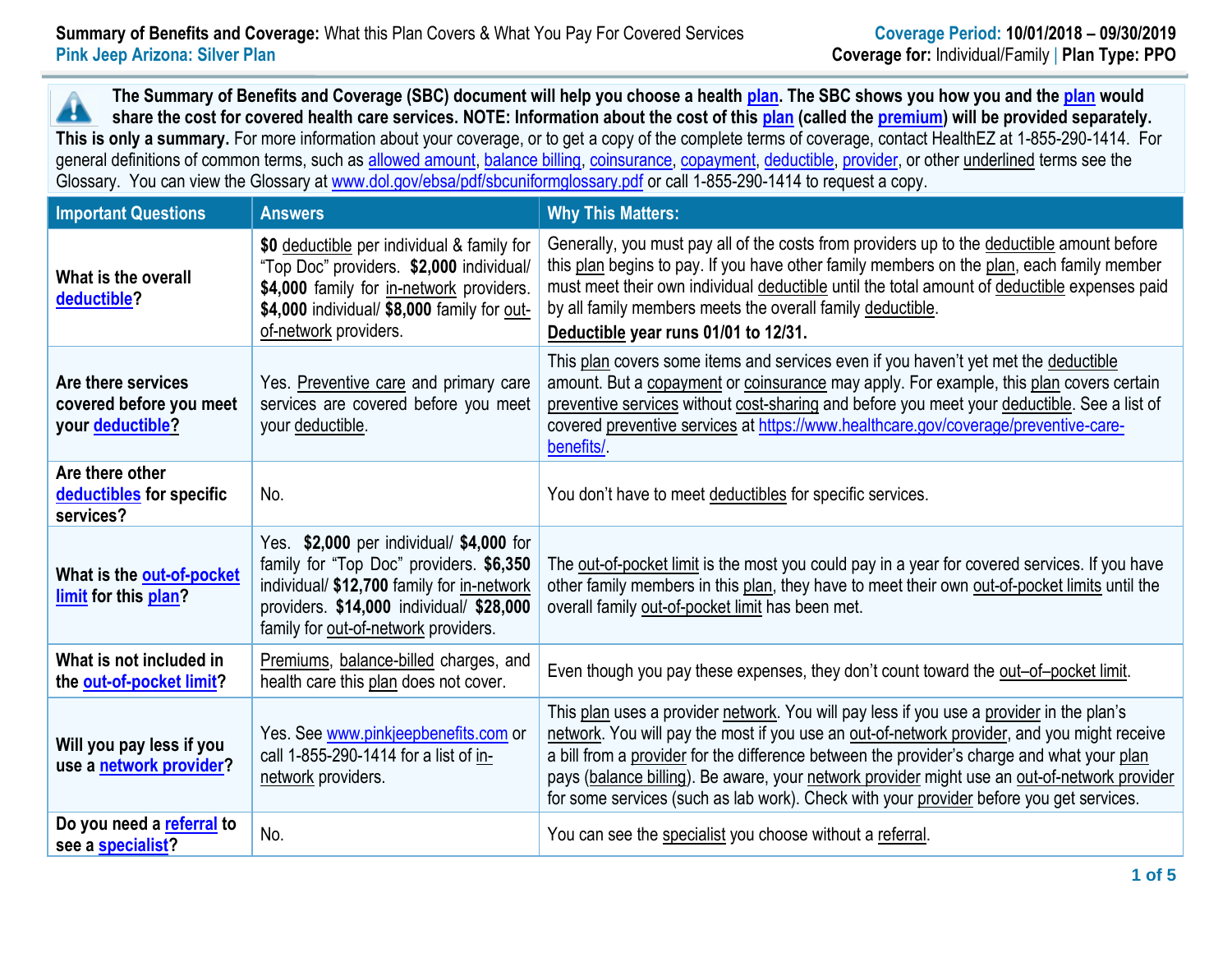## All **[copayment](https://www.healthcare.gov/sbc-glossary/#copayment)** and **[coinsurance](https://www.healthcare.gov/sbc-glossary/#coinsurance)** costs shown in this chart are after your **[deductible](https://www.healthcare.gov/sbc-glossary/#deductible)** has been met, if a **[deductible](https://www.healthcare.gov/sbc-glossary/#deductible)** applies.  $\blacktriangle$

| <b>Common</b>                                                           | <b>Services You May Need</b>                      |                                                             | <b>What You Will Pay</b>       | <b>Limitations, Exceptions, &amp; Other Important</b>                                                                                                              |  |
|-------------------------------------------------------------------------|---------------------------------------------------|-------------------------------------------------------------|--------------------------------|--------------------------------------------------------------------------------------------------------------------------------------------------------------------|--|
| <b>Medical Event</b>                                                    |                                                   | <b>Network Provider</b>                                     | <b>Out-of-Network Provider</b> | <b>Information</b>                                                                                                                                                 |  |
|                                                                         | Primary care visit to treat an                    | (You will pay the least)                                    | (You will pay the most)        | Top Docs: \$35/Visit                                                                                                                                               |  |
|                                                                         | injury or illness                                 | \$35/Visit                                                  | 50% Coinsurance                | Deductible does not apply.                                                                                                                                         |  |
|                                                                         | <b>Specialist visit</b>                           | \$35/Visit                                                  | 50% Coinsurance                | Top Docs: \$35/Visit                                                                                                                                               |  |
| If you visit a health                                                   |                                                   |                                                             |                                | Deductible does not apply.                                                                                                                                         |  |
| care provider's office<br>or clinic                                     | Preventive care/screening/<br>immunization        | No charge                                                   | 50% Coinsurance                | You may have to pay for services that aren't<br>preventive. Ask your provider if the services<br>needed are preventive. Then check what your<br>plan will pay for. |  |
|                                                                         | Diagnostic test (x-ray, blood<br>work)            |                                                             | 50% Coinsurance                | Top Docs Outpatient: No Charge                                                                                                                                     |  |
| If you have a test                                                      |                                                   | No charge                                                   |                                |                                                                                                                                                                    |  |
|                                                                         | Imaging (CT/PET scans, MRIs)                      | 20% Coinsurance                                             | 50% Coinsurance                | Precertification required<br>Top Docs: 10% Coinsurance                                                                                                             |  |
| If you need drugs to                                                    | Generic drugs                                     | Retail: \$10/Prescription<br>Mail order: \$30/Prescription  |                                | Retail and mail order available up to 90-day<br>supply. Deductible does not apply.                                                                                 |  |
| treat your illness or<br>condition                                      | Preferred brand drugs                             | Retail: \$35/Prescription<br>Mail order: \$105/Prescription |                                | Retail and mail order available up to 90-day<br>supply. Deductible does not apply.                                                                                 |  |
| More information about<br>prescription drug<br>coverage is available at | Non-preferred brand drugs                         | Retail: \$60/Prescription<br>Mail order: \$180/Prescription |                                | Retail and mail order available up to 90-day<br>supply. Deductible does not apply.                                                                                 |  |
| www.pinkjeepbenefits.com.                                               | <b>Specialty drugs</b>                            | Retail & Mail order: \$80/Prescription                      |                                | Retail and mail order available up to 30-day<br>supply. Deductible does not apply.                                                                                 |  |
| If you have outpatient                                                  | Facility fee (e.g., ambulatory<br>surgery center) | 20% Coinsurance                                             | 50% Coinsurance                | Preauthorization required for procedures                                                                                                                           |  |
| surgery                                                                 | Physician/surgeon fees                            | 20% Coinsurance                                             | 50% Coinsurance                | performed outside of a physician's office.                                                                                                                         |  |
|                                                                         | <b>Emergency room care</b>                        | \$250/Visit                                                 | \$250/Visit                    | Top Docs: \$250/Visit<br>Deductible does not apply.                                                                                                                |  |
| If you need immediate<br>medical attention                              | <b>Emergency medical</b><br>transportation        | 20% Coinsurance                                             | 20% Coinsurance                | True emergency covered at in-network level.<br>Top Docs: 20% Coinsurance                                                                                           |  |
|                                                                         | <b>Urgent care</b>                                | \$50/Visit                                                  | 50% Coinsurance                | Top Docs: \$50/Visit<br>Deductible does not apply.                                                                                                                 |  |

\* For more information about limitations and exceptions, see the plan or policy document at [www.pinkjeepbenefits.com.](http://www.pinkjeepbenefits.com/) **2 of 5**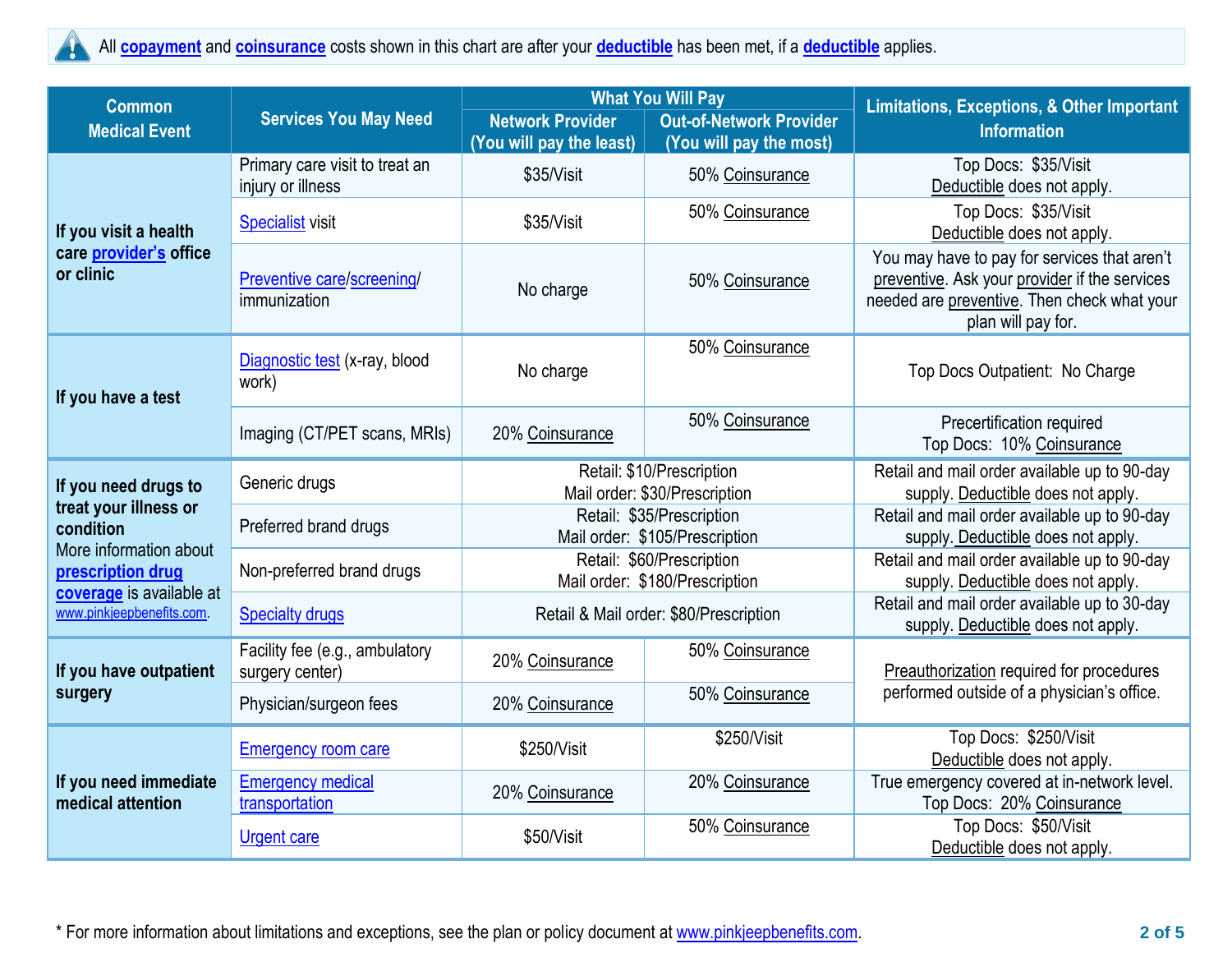| <b>Common</b>                             | <b>Services You May Need</b>       | <b>What You Will Pay</b> |                                | <b>Limitations, Exceptions, &amp; Other Important</b>                                                             |  |
|-------------------------------------------|------------------------------------|--------------------------|--------------------------------|-------------------------------------------------------------------------------------------------------------------|--|
| <b>Medical Event</b>                      |                                    | <b>Network Provider</b>  | <b>Out-of-Network Provider</b> | <b>Information</b>                                                                                                |  |
|                                           |                                    | (You will pay the least) | (You will pay the most)        |                                                                                                                   |  |
|                                           | Facility fee (e.g., hospital room) | 20% Coinsurance          | 50% Coinsurance                | <b>Preauthorization required</b>                                                                                  |  |
| If you have a hospital                    |                                    |                          |                                | Top Docs: 10% Coinsurance                                                                                         |  |
| stay                                      | Physician/surgeon fees             | 20% Coinsurance          | 50% Coinsurance                | <b>Preauthorization required</b>                                                                                  |  |
|                                           |                                    |                          |                                | Top Docs: 10% Coinsurance                                                                                         |  |
| If you need mental                        | Outpatient services                | \$35/Visit               | 50% Coinsurance                | Top Docs: \$35/Visit                                                                                              |  |
| health, behavioral                        |                                    |                          |                                | Deductible does not apply.                                                                                        |  |
| health, or substance<br>abuse services    | Inpatient services                 | 20% Coinsurance          | 50% Coinsurance                | Preauthorization required<br>Top Docs: 10% Coinsurance                                                            |  |
|                                           |                                    |                          | 50% Coinsurance                |                                                                                                                   |  |
|                                           | Office visits                      | No Charge                |                                | Cost sharing does not apply to certain<br>preventive services. Depending on the type of                           |  |
|                                           | Childbirth/delivery professional   |                          | 50% Coinsurance                | services, coinsurance may apply. Maternity                                                                        |  |
| If you are pregnant                       | services                           | 20% Coinsurance          |                                | care may include tests and services described                                                                     |  |
|                                           | Childbirth/delivery facility       | 20% Coinsurance          | 50% Coinsurance                | elsewhere in the SBC (i.e. ultrasound).<br>Top Docs: 10% Coinsurance                                              |  |
|                                           | services                           |                          |                                |                                                                                                                   |  |
|                                           | Home health care                   | 20% Coinsurance          | 50% Coinsurance                | <b>Preauthorization required</b>                                                                                  |  |
|                                           |                                    |                          |                                | 100 visit limit per year.                                                                                         |  |
|                                           |                                    |                          |                                | Top Docs: 10% Coinsurance                                                                                         |  |
|                                           | <b>Rehabilitation services</b>     | \$35/Visit               | 50% Coinsurance                | Top Docs: \$35/Visit                                                                                              |  |
|                                           |                                    |                          | 50% Coinsurance                | 25 combined visit limit per year.<br>Preauthorization required for occupational or                                |  |
|                                           | <b>Habilitation services</b>       | \$35/Visit               |                                | speech therapy.                                                                                                   |  |
| If you need help                          |                                    |                          |                                | Preauthorization required for physical therapy<br>visits in excess of annual limit.<br>Deductible does not apply. |  |
| recovering or have                        |                                    |                          |                                |                                                                                                                   |  |
| other special health                      |                                    |                          |                                |                                                                                                                   |  |
| needs                                     | <b>Skilled nursing care</b>        | 20% Coinsurance          | 50% Coinsurance                | <b>Preauthorization required</b>                                                                                  |  |
|                                           |                                    |                          |                                | 60-day limit per year.                                                                                            |  |
|                                           |                                    |                          |                                | Top Docs: 10% Coinsurance                                                                                         |  |
|                                           | <b>Durable medical equipment</b>   | 20% Coinsurance          | 50% Coinsurance                | Precertification required for charges in excess<br>of $$1,000$ .                                                  |  |
|                                           |                                    |                          |                                | Top Docs: 10% Coinsurance                                                                                         |  |
|                                           |                                    |                          | 50% Coinsurance                | Preauthorization required                                                                                         |  |
|                                           | <b>Hospice services</b>            | 20% Coinsurance          |                                | Top Docs: 10% Coinsurance                                                                                         |  |
|                                           | Children's eye exam                | No Charge                | Not Covered                    | Limit of 1 routine exam per year.                                                                                 |  |
| If your child needs<br>dental or eye care | Children's glasses                 | <b>Not Covered</b>       | Not Covered                    | None                                                                                                              |  |
|                                           | Children's dental check-up         | Not Covered              | Not Covered                    | None                                                                                                              |  |

\* For more information about limitations and exceptions, see the plan or policy document at [www.pinkjeepbenefits.com.](http://www.pinkjeepbenefits.com/) **3 of 5**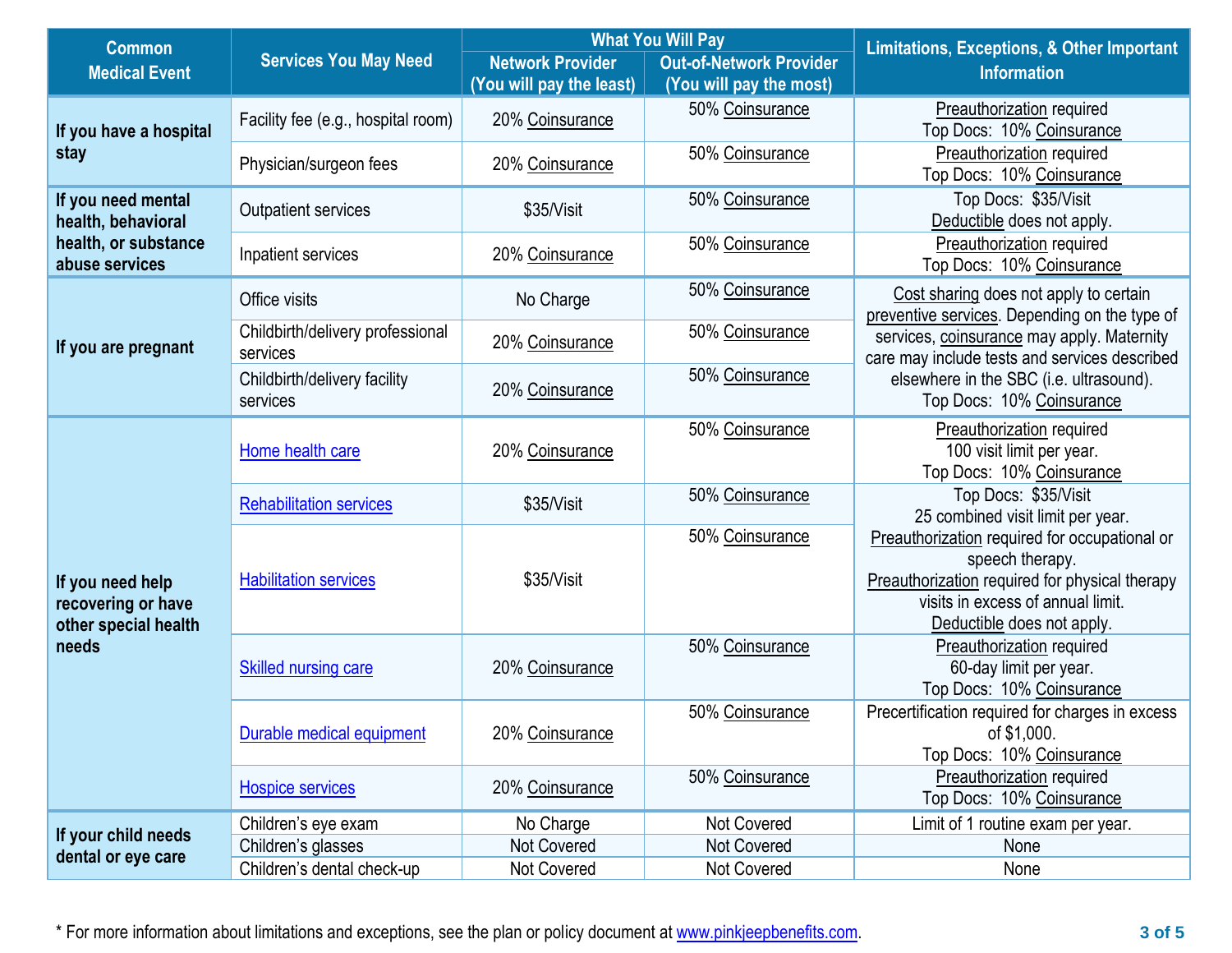|                                                                                                                                                  | <b>Excluded Services &amp; Other Covered Services:</b>                            |                                                   |                                                                           |  |
|--------------------------------------------------------------------------------------------------------------------------------------------------|-----------------------------------------------------------------------------------|---------------------------------------------------|---------------------------------------------------------------------------|--|
| Services Your Plan Generally Does NOT Cover (Check your policy or plan document for more information and a list of any other excluded services.) |                                                                                   |                                                   |                                                                           |  |
|                                                                                                                                                  | Cosmetic surgery<br>$\bullet$<br>Weight loss programs                             | Hearing Aids<br><b>Bariatric Surgery</b>          | Long-term care<br>• Non-emergency care when traveling outside<br>the U.S. |  |
| Other Covered Services (Limitations may apply to these services. This isn't a complete list. Please see your plan document.)                     |                                                                                   |                                                   |                                                                           |  |
|                                                                                                                                                  | Infertility Treatment (correction of<br>$\bullet$<br>physiological abnormalities) | Emergency care when traveling outside the<br>U.S. | Private Duty Nursing (inpatient only)                                     |  |
|                                                                                                                                                  | Routine Eye Care (one visit/yr)                                                   | Chiropractic Care                                 |                                                                           |  |

Your Rights to Continue Coverage: There are agencies that can help if you want to continue your coverage after it ends. For more information on your rights to continue coverage, contact the plan at 1-855-290-1414. You may also Department of Labor's Employee Benefits Security Administration at 1-866-444-EBSA (3272) or [www.dol.gov/ebsa/healthreform,](http://www.dol.gov/ebsa/healthreform) your state insurance department, or the U.S. Department of Health and Human Services at 1-877-267-2323 x61565 or [www.cciio.cms.gov.](http://www.cciio.cms.gov/) Other coverage options may be available to you too, including buying individual insurance coverage through the Health Insurance Marketplace. For more information about the Marketplace, visit [www.HealthCare.gov](http://www.healthcare.gov/) or call 1-800-318-2596.

Your Grievance and Appeals Rights: There are agencies that can help if you have a complaint against your plan for a denial of a claim. This complaint is called a grievance or appeal. For more information about your rights, look at the explanation of benefits you will receive for that medical claim. Your plan documents also provide complete information to submit a claim, appeal, or a grievance for any reason to your plan. For more information about your rights, this notice, or assistance, contact: HealthEZ at 1-855-290-1414 or the Department of Labor's Employee Benefits Security Administration at 1-866-444-3272 or [www.dol.gov/ebsa/healthreform.](http://www.dol.gov/ebsa/healthreform)

## **Does this plan provide Minimum Essential Coverage? Yes**

If you don't have [Minimum Essential Coverage](https://www.healthcare.gov/sbc-glossary/#minimum-essential-coverage) for a month, you'll have to make a payment when you file your tax return unless you qualify for an exemption from the requirement that you have health coverage for that month.

## **Does this plan meet the Minimum Value Standards? Yes**

If your [plan](https://www.healthcare.gov/sbc-glossary/#plan) doesn't meet the [Minimum Value Standards,](https://www.healthcare.gov/sbc-glossary/#minimum-value-standard) you may be eligible for a [premium tax credit](https://www.healthcare.gov/sbc-glossary/#premium-tax-credits) to help you pay for a plan through the [Marketplace.](https://www.healthcare.gov/sbc-glossary/#marketplace)

## **Language Access Services:**

[Spanish (Español): Para obtener asistencia en Español, llame al 1-855-290-1414 [Tagalog (Tagalog): Kung kailangan ninyo ang tulong sa Tagalog tumawag sa 1-855-290-1414 [Chinese (中文): 如果需要中文的帮助,请拨打这个号码 1-855-290-1414 [Navajo (Dine): Dinek'ehgo shika at'ohwol ninisingo, kwiijigo holne' 1-855-290-1414

––––––––––––––––––––––*To see examples of how this plan might cover costs for a sample medical situation, see the next section.–––––––––––*–––––––––––

\* For more information about limitations and exceptions, see the plan or policy document at [www.pinkjeepbenefits.com.](http://www.pinkjeepbenefits.com/) **4 of 5**